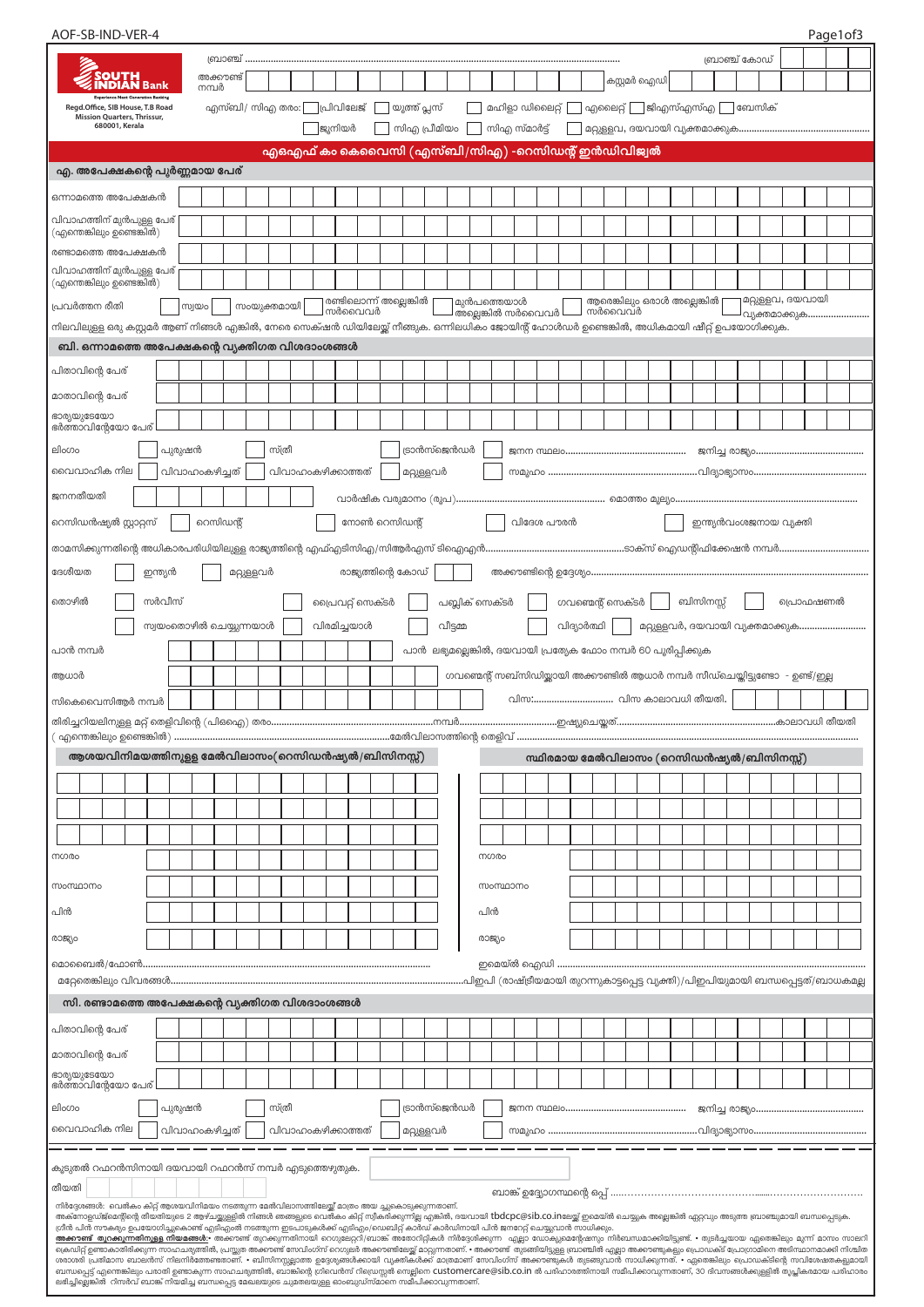Page2of3

|                                          | ജനനതീയതി                                                                                                                                                                                                            |                   |  |        |  |  |  |                         |  |                             |                                                    |                  |  |      |  |  |                                                                                                                  |                                     |          |  |           |                   |  |            |                                                                                                       |   |  |                                  |          |  |                                                                                                                                                                                                                                                                                                                                                                                                                                                                                                                                                                                                                                                                                                                                                                                                                                                                                                                                                                                                                                                                                                                                                                                                                                                                                                                                                                                                                             |
|------------------------------------------|---------------------------------------------------------------------------------------------------------------------------------------------------------------------------------------------------------------------|-------------------|--|--------|--|--|--|-------------------------|--|-----------------------------|----------------------------------------------------|------------------|--|------|--|--|------------------------------------------------------------------------------------------------------------------|-------------------------------------|----------|--|-----------|-------------------|--|------------|-------------------------------------------------------------------------------------------------------|---|--|----------------------------------|----------|--|-----------------------------------------------------------------------------------------------------------------------------------------------------------------------------------------------------------------------------------------------------------------------------------------------------------------------------------------------------------------------------------------------------------------------------------------------------------------------------------------------------------------------------------------------------------------------------------------------------------------------------------------------------------------------------------------------------------------------------------------------------------------------------------------------------------------------------------------------------------------------------------------------------------------------------------------------------------------------------------------------------------------------------------------------------------------------------------------------------------------------------------------------------------------------------------------------------------------------------------------------------------------------------------------------------------------------------------------------------------------------------------------------------------------------------|
|                                          | റെസിഡൻഷ്യൽ സ്റ്റാറ്റസ്<br>റെസിഡന്റ്<br>നോൺ റെസിഡന്റ്<br>വിദേശ പൗരൻ<br>ഇന്ത്യൻവംശജനായ വ്യക്തി                                                                                                                        |                   |  |        |  |  |  |                         |  |                             |                                                    |                  |  |      |  |  |                                                                                                                  |                                     |          |  |           |                   |  |            |                                                                                                       |   |  |                                  |          |  |                                                                                                                                                                                                                                                                                                                                                                                                                                                                                                                                                                                                                                                                                                                                                                                                                                                                                                                                                                                                                                                                                                                                                                                                                                                                                                                                                                                                                             |
|                                          |                                                                                                                                                                                                                     |                   |  |        |  |  |  |                         |  |                             |                                                    |                  |  |      |  |  |                                                                                                                  |                                     |          |  |           |                   |  |            |                                                                                                       |   |  |                                  |          |  |                                                                                                                                                                                                                                                                                                                                                                                                                                                                                                                                                                                                                                                                                                                                                                                                                                                                                                                                                                                                                                                                                                                                                                                                                                                                                                                                                                                                                             |
|                                          | ദേശീയത<br>രാജ്യത്തിന്റെ കോഡ്<br>ഇന്ത്യൻ<br>മറ്റുള്ളവർ                                                                                                                                                               |                   |  |        |  |  |  |                         |  |                             |                                                    |                  |  |      |  |  |                                                                                                                  |                                     |          |  |           |                   |  |            |                                                                                                       |   |  |                                  |          |  |                                                                                                                                                                                                                                                                                                                                                                                                                                                                                                                                                                                                                                                                                                                                                                                                                                                                                                                                                                                                                                                                                                                                                                                                                                                                                                                                                                                                                             |
| തൊഴിൽ                                    |                                                                                                                                                                                                                     |                   |  | സർവീസ് |  |  |  |                         |  |                             |                                                    | പ്രൈവറ്റ് സെക്ടർ |  |      |  |  |                                                                                                                  | പബ്ലിക് സെക്ടർ                      |          |  |           | ഗവണ്മെന്റ് സെക്ടർ |  |            | ബിസിനസ്സ്                                                                                             |   |  |                                  | പ്രൊഫഷണൽ |  |                                                                                                                                                                                                                                                                                                                                                                                                                                                                                                                                                                                                                                                                                                                                                                                                                                                                                                                                                                                                                                                                                                                                                                                                                                                                                                                                                                                                                             |
|                                          |                                                                                                                                                                                                                     |                   |  |        |  |  |  | സ്വയംതൊഴിൽ ചെയ്യുന്നയാൾ |  |                             |                                                    | വിരമിച്ചയാൾ      |  |      |  |  | വീട്ടമ്മ                                                                                                         |                                     |          |  |           | വിദ്യാർത്ഥി       |  |            |                                                                                                       |   |  |                                  |          |  | മറ്റുള്ളവർ, ദയവായി വ്യക്തമാക്കുക                                                                                                                                                                                                                                                                                                                                                                                                                                                                                                                                                                                                                                                                                                                                                                                                                                                                                                                                                                                                                                                                                                                                                                                                                                                                                                                                                                                            |
| പാൻ നമ്പർ                                |                                                                                                                                                                                                                     |                   |  |        |  |  |  |                         |  |                             |                                                    |                  |  |      |  |  | പാൻ ലഭ്യമല്ലെങ്കിൽ, ദയവായി പ്രത്യേക ഫോം നമ്പർ 60 പുരിപ്പിക്കുക                                                   |                                     |          |  |           |                   |  |            |                                                                                                       |   |  |                                  |          |  |                                                                                                                                                                                                                                                                                                                                                                                                                                                                                                                                                                                                                                                                                                                                                                                                                                                                                                                                                                                                                                                                                                                                                                                                                                                                                                                                                                                                                             |
|                                          |                                                                                                                                                                                                                     |                   |  |        |  |  |  |                         |  |                             |                                                    |                  |  |      |  |  |                                                                                                                  |                                     |          |  |           |                   |  |            |                                                                                                       |   |  |                                  |          |  |                                                                                                                                                                                                                                                                                                                                                                                                                                                                                                                                                                                                                                                                                                                                                                                                                                                                                                                                                                                                                                                                                                                                                                                                                                                                                                                                                                                                                             |
| ആധാർ                                     |                                                                                                                                                                                                                     |                   |  |        |  |  |  |                         |  |                             |                                                    |                  |  |      |  |  |                                                                                                                  |                                     |          |  |           |                   |  |            | ഗവണ്മെന്റ് സബ്സിഡിയ്ക്കായി ആധാർ നമ്പർ സീഡ്ചെയ്തിട്ടുണ്ടോ - ഉണ്ട്/ഇല്ല<br>വിസ നമ്പർ വിസ കാലാവധി തീയതി. |   |  |                                  |          |  |                                                                                                                                                                                                                                                                                                                                                                                                                                                                                                                                                                                                                                                                                                                                                                                                                                                                                                                                                                                                                                                                                                                                                                                                                                                                                                                                                                                                                             |
| സികെവൈസിആർ നമ്പർ                         |                                                                                                                                                                                                                     |                   |  |        |  |  |  |                         |  |                             |                                                    |                  |  |      |  |  |                                                                                                                  |                                     |          |  |           |                   |  |            |                                                                                                       |   |  |                                  |          |  |                                                                                                                                                                                                                                                                                                                                                                                                                                                                                                                                                                                                                                                                                                                                                                                                                                                                                                                                                                                                                                                                                                                                                                                                                                                                                                                                                                                                                             |
|                                          |                                                                                                                                                                                                                     |                   |  |        |  |  |  |                         |  |                             |                                                    |                  |  |      |  |  |                                                                                                                  |                                     |          |  |           |                   |  |            |                                                                                                       |   |  |                                  |          |  |                                                                                                                                                                                                                                                                                                                                                                                                                                                                                                                                                                                                                                                                                                                                                                                                                                                                                                                                                                                                                                                                                                                                                                                                                                                                                                                                                                                                                             |
|                                          | ആശയവിനിമയത്തിനുളള അഡ്രസ്സ് (റെസിഡൻഷ്യൽ/ബിസിനസ്സ്)                                                                                                                                                                   |                   |  |        |  |  |  |                         |  |                             |                                                    |                  |  |      |  |  |                                                                                                                  |                                     |          |  |           |                   |  |            | സ്ഥിരമായ മേൽവിലാസം (റെസിഡൻഷ്യൽ/ബിസിനസ്സ്)                                                             |   |  |                                  |          |  |                                                                                                                                                                                                                                                                                                                                                                                                                                                                                                                                                                                                                                                                                                                                                                                                                                                                                                                                                                                                                                                                                                                                                                                                                                                                                                                                                                                                                             |
|                                          |                                                                                                                                                                                                                     |                   |  |        |  |  |  |                         |  |                             |                                                    |                  |  |      |  |  |                                                                                                                  |                                     |          |  |           |                   |  |            |                                                                                                       |   |  |                                  |          |  |                                                                                                                                                                                                                                                                                                                                                                                                                                                                                                                                                                                                                                                                                                                                                                                                                                                                                                                                                                                                                                                                                                                                                                                                                                                                                                                                                                                                                             |
|                                          |                                                                                                                                                                                                                     |                   |  |        |  |  |  |                         |  |                             |                                                    |                  |  |      |  |  |                                                                                                                  |                                     |          |  |           |                   |  |            |                                                                                                       |   |  |                                  |          |  |                                                                                                                                                                                                                                                                                                                                                                                                                                                                                                                                                                                                                                                                                                                                                                                                                                                                                                                                                                                                                                                                                                                                                                                                                                                                                                                                                                                                                             |
|                                          |                                                                                                                                                                                                                     |                   |  |        |  |  |  |                         |  |                             |                                                    |                  |  |      |  |  |                                                                                                                  |                                     |          |  |           |                   |  |            |                                                                                                       |   |  |                                  |          |  |                                                                                                                                                                                                                                                                                                                                                                                                                                                                                                                                                                                                                                                                                                                                                                                                                                                                                                                                                                                                                                                                                                                                                                                                                                                                                                                                                                                                                             |
| നഗരം                                     |                                                                                                                                                                                                                     |                   |  |        |  |  |  |                         |  |                             |                                                    |                  |  |      |  |  |                                                                                                                  |                                     | നഗരം     |  |           |                   |  |            |                                                                                                       |   |  |                                  |          |  |                                                                                                                                                                                                                                                                                                                                                                                                                                                                                                                                                                                                                                                                                                                                                                                                                                                                                                                                                                                                                                                                                                                                                                                                                                                                                                                                                                                                                             |
| സംസ്ഥാനം                                 |                                                                                                                                                                                                                     |                   |  |        |  |  |  |                         |  |                             |                                                    |                  |  |      |  |  |                                                                                                                  |                                     | സംസ്ഥാനം |  |           |                   |  |            |                                                                                                       |   |  |                                  |          |  |                                                                                                                                                                                                                                                                                                                                                                                                                                                                                                                                                                                                                                                                                                                                                                                                                                                                                                                                                                                                                                                                                                                                                                                                                                                                                                                                                                                                                             |
| പിൻ                                      |                                                                                                                                                                                                                     |                   |  |        |  |  |  |                         |  |                             |                                                    |                  |  |      |  |  |                                                                                                                  |                                     | പിൻ      |  |           |                   |  |            |                                                                                                       |   |  |                                  |          |  |                                                                                                                                                                                                                                                                                                                                                                                                                                                                                                                                                                                                                                                                                                                                                                                                                                                                                                                                                                                                                                                                                                                                                                                                                                                                                                                                                                                                                             |
| രാജ്യം                                   |                                                                                                                                                                                                                     |                   |  |        |  |  |  |                         |  |                             |                                                    |                  |  |      |  |  |                                                                                                                  |                                     | രാജ്യം   |  |           |                   |  |            |                                                                                                       |   |  |                                  |          |  |                                                                                                                                                                                                                                                                                                                                                                                                                                                                                                                                                                                                                                                                                                                                                                                                                                                                                                                                                                                                                                                                                                                                                                                                                                                                                                                                                                                                                             |
|                                          |                                                                                                                                                                                                                     |                   |  |        |  |  |  |                         |  |                             |                                                    |                  |  |      |  |  |                                                                                                                  |                                     |          |  |           |                   |  |            |                                                                                                       |   |  |                                  |          |  |                                                                                                                                                                                                                                                                                                                                                                                                                                                                                                                                                                                                                                                                                                                                                                                                                                                                                                                                                                                                                                                                                                                                                                                                                                                                                                                                                                                                                             |
|                                          |                                                                                                                                                                                                                     |                   |  |        |  |  |  |                         |  |                             |                                                    |                  |  |      |  |  |                                                                                                                  |                                     |          |  |           |                   |  |            |                                                                                                       |   |  |                                  |          |  |                                                                                                                                                                                                                                                                                                                                                                                                                                                                                                                                                                                                                                                                                                                                                                                                                                                                                                                                                                                                                                                                                                                                                                                                                                                                                                                                                                                                                             |
|                                          |                                                                                                                                                                                                                     |                   |  |        |  |  |  |                         |  |                             |                                                    |                  |  |      |  |  | ഡി. ഏതെങ്കിലും അപേക്ഷകർ നിലവിലുള്ള അക്കൗണ്ട് ഉടമകൾ ആണെങ്കിൽ ദയവായി കസ്റ്റമർ ഐഡന്റിഫിക്കേഷൻ നമ്പർ പ്രതിപാദിക്കുക. |                                     |          |  |           |                   |  |            |                                                                                                       |   |  |                                  |          |  |                                                                                                                                                                                                                                                                                                                                                                                                                                                                                                                                                                                                                                                                                                                                                                                                                                                                                                                                                                                                                                                                                                                                                                                                                                                                                                                                                                                                                             |
| ഒന്നാമത്തെ അപേക്ഷകന്റെ കസ്റ്റമർ ഐഡി      |                                                                                                                                                                                                                     |                   |  |        |  |  |  |                         |  |                             |                                                    |                  |  |      |  |  |                                                                                                                  | രണ്ടാമത്തെ അപേക്ഷകന്റെ കസ്റ്റമർ ഐഡി |          |  |           |                   |  |            |                                                                                                       |   |  |                                  |          |  |                                                                                                                                                                                                                                                                                                                                                                                                                                                                                                                                                                                                                                                                                                                                                                                                                                                                                                                                                                                                                                                                                                                                                                                                                                                                                                                                                                                                                             |
|                                          |                                                                                                                                                                                                                     |                   |  |        |  |  |  |                         |  |                             |                                                    |                  |  |      |  |  |                                                                                                                  |                                     |          |  |           |                   |  |            |                                                                                                       |   |  |                                  |          |  |                                                                                                                                                                                                                                                                                                                                                                                                                                                                                                                                                                                                                                                                                                                                                                                                                                                                                                                                                                                                                                                                                                                                                                                                                                                                                                                                                                                                                             |
|                                          |                                                                                                                                                                                                                     | നോമിനേഷൻ ഫോം ഡിഎ1 |  |        |  |  |  |                         |  |                             |                                                    |                  |  |      |  |  |                                                                                                                  |                                     |          |  |           |                   |  |            |                                                                                                       |   |  |                                  |          |  |                                                                                                                                                                                                                                                                                                                                                                                                                                                                                                                                                                                                                                                                                                                                                                                                                                                                                                                                                                                                                                                                                                                                                                                                                                                                                                                                                                                                                             |
|                                          | (വ്യക്തിയുടെ/വ്യക്തികളുടെ അക്കൗണ്ടുകളിൽ ബാധകമാണ്)<br>ബാങ്കിംഗ് റെഗുലേഷൻ ആക്ട്, 1949 ന്റെ സെക്ഷൻ 45ഇസെഡ്എ ഉം ബാങ്കിംഗ് കമ്പനീസ് (നോമിനേഷൻ) റൂൾസ്, 1985 ന്റെ റൂൾ 2(1) നും<br>കീഴിൽ ബാങ്ക് ഡെപ്പോസിറ്റുകളുടെ നോമിനേഷൻ. |                   |  |        |  |  |  |                         |  |                             |                                                    |                  |  |      |  |  |                                                                                                                  |                                     |          |  |           |                   |  |            |                                                                                                       |   |  |                                  |          |  |                                                                                                                                                                                                                                                                                                                                                                                                                                                                                                                                                                                                                                                                                                                                                                                                                                                                                                                                                                                                                                                                                                                                                                                                                                                                                                                                                                                                                             |
|                                          |                                                                                                                                                                                                                     |                   |  |        |  |  |  |                         |  |                             |                                                    |                  |  |      |  |  |                                                                                                                  |                                     |          |  |           |                   |  |            |                                                                                                       |   |  |                                  |          |  |                                                                                                                                                                                                                                                                                                                                                                                                                                                                                                                                                                                                                                                                                                                                                                                                                                                                                                                                                                                                                                                                                                                                                                                                                                                                                                                                                                                                                             |
|                                          | ഞാൻ/ഞങ്ങൾ                                                                                                                                                                                                           |                   |  |        |  |  |  |                         |  |                             |                                                    |                  |  |      |  |  |                                                                                                                  |                                     |          |  |           |                   |  |            |                                                                                                       |   |  |                                  |          |  |                                                                                                                                                                                                                                                                                                                                                                                                                                                                                                                                                                                                                                                                                                                                                                                                                                                                                                                                                                                                                                                                                                                                                                                                                                                                                                                                                                                                                             |
|                                          |                                                                                                                                                                                                                     |                   |  |        |  |  |  |                         |  |                             |                                                    |                  |  |      |  |  | താഴെപറയുന്ന വ്യക്തിയെ എന്റെ/ഞങ്ങളുടെ/മൈനറുടെ മരണം സംഭവിച്ചാൽ ഡെപ്പോസിറ്റ് തുക സൗത്ത് ഇന്ത്യൻ ബാങ്ക് ലിമിറ്റഡ്    |                                     |          |  |           |                   |  |            |                                                                                                       |   |  |                                  |          |  | .(പേരും മേൽവിലാസവും)                                                                                                                                                                                                                                                                                                                                                                                                                                                                                                                                                                                                                                                                                                                                                                                                                                                                                                                                                                                                                                                                                                                                                                                                                                                                                                                                                                                                        |
|                                          |                                                                                                                                                                                                                     |                   |  |        |  |  |  |                         |  |                             |                                                    |                  |  |      |  |  | (ഡെപ്പോസിറ്റ് ഉള്ള ബാങ്കിന്റെ പേരും മേൽവിലാസവും/ഓഫീസും) ൽ നിന്ന് തിരികെലഭിക്കുന്നതിന് നാമനിർദ്ദേശം ചെയ്യുന്നു.   |                                     |          |  |           |                   |  |            |                                                                                                       |   |  |                                  |          |  |                                                                                                                                                                                                                                                                                                                                                                                                                                                                                                                                                                                                                                                                                                                                                                                                                                                                                                                                                                                                                                                                                                                                                                                                                                                                                                                                                                                                                             |
|                                          |                                                                                                                                                                                                                     |                   |  |        |  |  |  |                         |  | നിക്ഷേപത്തിന്റെ വിശദാംശങ്ങൾ |                                                    |                  |  |      |  |  |                                                                                                                  |                                     |          |  |           | നോമിനി            |  |            |                                                                                                       |   |  |                                  |          |  |                                                                                                                                                                                                                                                                                                                                                                                                                                                                                                                                                                                                                                                                                                                                                                                                                                                                                                                                                                                                                                                                                                                                                                                                                                                                                                                                                                                                                             |
|                                          |                                                                                                                                                                                                                     | തരം               |  |        |  |  |  | അക്കൗണ്ട് നമ്പർ         |  |                             |                                                    |                  |  | പേര് |  |  |                                                                                                                  |                                     |          |  | മേൽവിലാസം |                   |  |            | നിക്ഷേപകനുമായുളള                                                                                      |   |  | നോമിനി**<br>പ്രായപുർത്തിയാ       |          |  |                                                                                                                                                                                                                                                                                                                                                                                                                                                                                                                                                                                                                                                                                                                                                                                                                                                                                                                                                                                                                                                                                                                                                                                                                                                                                                                                                                                                                             |
|                                          |                                                                                                                                                                                                                     |                   |  |        |  |  |  |                         |  |                             |                                                    |                  |  |      |  |  |                                                                                                                  |                                     |          |  |           |                   |  | ഉണ്ടെങ്കിൽ | ബന്ധം, എന്തെങ്കിലും                                                                                   |   |  | കാത്തയാളാണെങ്കിൽ.<br>ജനനതീയതിയും |          |  |                                                                                                                                                                                                                                                                                                                                                                                                                                                                                                                                                                                                                                                                                                                                                                                                                                                                                                                                                                                                                                                                                                                                                                                                                                                                                                                                                                                                                             |
|                                          |                                                                                                                                                                                                                     |                   |  |        |  |  |  |                         |  |                             |                                                    |                  |  |      |  |  |                                                                                                                  |                                     |          |  |           |                   |  |            |                                                                                                       |   |  | വയസ്സും                          |          |  |                                                                                                                                                                                                                                                                                                                                                                                                                                                                                                                                                                                                                                                                                                                                                                                                                                                                                                                                                                                                                                                                                                                                                                                                                                                                                                                                                                                                                             |
|                                          |                                                                                                                                                                                                                     |                   |  |        |  |  |  |                         |  |                             |                                                    |                  |  |      |  |  |                                                                                                                  |                                     |          |  |           |                   |  |            |                                                                                                       |   |  |                                  |          |  |                                                                                                                                                                                                                                                                                                                                                                                                                                                                                                                                                                                                                                                                                                                                                                                                                                                                                                                                                                                                                                                                                                                                                                                                                                                                                                                                                                                                                             |
|                                          |                                                                                                                                                                                                                     |                   |  |        |  |  |  |                         |  |                             |                                                    |                  |  |      |  |  |                                                                                                                  |                                     |          |  |           |                   |  |            |                                                                                                       |   |  |                                  |          |  |                                                                                                                                                                                                                                                                                                                                                                                                                                                                                                                                                                                                                                                                                                                                                                                                                                                                                                                                                                                                                                                                                                                                                                                                                                                                                                                                                                                                                             |
|                                          | അധിക വിവരങ്ങൾ, എന്തെങ്കിലും ഉണ്ടെങ്കിൽ_                                                                                                                                                                             |                   |  |        |  |  |  |                         |  |                             |                                                    |                  |  |      |  |  |                                                                                                                  |                                     |          |  |           |                   |  |            |                                                                                                       |   |  |                                  |          |  |                                                                                                                                                                                                                                                                                                                                                                                                                                                                                                                                                                                                                                                                                                                                                                                                                                                                                                                                                                                                                                                                                                                                                                                                                                                                                                                                                                                                                             |
|                                          |                                                                                                                                                                                                                     |                   |  |        |  |  |  |                         |  |                             |                                                    |                  |  |      |  |  |                                                                                                                  |                                     |          |  |           |                   |  |            |                                                                                                       |   |  |                                  |          |  |                                                                                                                                                                                                                                                                                                                                                                                                                                                                                                                                                                                                                                                                                                                                                                                                                                                                                                                                                                                                                                                                                                                                                                                                                                                                                                                                                                                                                             |
|                                          |                                                                                                                                                                                                                     |                   |  |        |  |  |  |                         |  |                             |                                                    |                  |  |      |  |  |                                                                                                                  |                                     |          |  |           |                   |  |            |                                                                                                       |   |  |                                  |          |  |                                                                                                                                                                                                                                                                                                                                                                                                                                                                                                                                                                                                                                                                                                                                                                                                                                                                                                                                                                                                                                                                                                                                                                                                                                                                                                                                                                                                                             |
|                                          |                                                                                                                                                                                                                     |                   |  |        |  |  |  |                         |  |                             |                                                    |                  |  |      |  |  | എന്റെ/ഞങ്ങളുടെ/മൈനറുടെ മരണം സംഭവിക്കുകയാണെങ്കിൽ ഡെപ്പോസിറ്റ് തുക സ്വീകരിക്കുന്നതിന് ഞാൻ/ഞങ്ങൾ നിയമിക്കുന്നു.     |                                     |          |  |           |                   |  |            |                                                                                                       |   |  |                                  |          |  |                                                                                                                                                                                                                                                                                                                                                                                                                                                                                                                                                                                                                                                                                                                                                                                                                                                                                                                                                                                                                                                                                                                                                                                                                                                                                                                                                                                                                             |
|                                          | സ്ഥലം:                                                                                                                                                                                                              |                   |  |        |  |  |  |                         |  |                             |                                                    |                  |  |      |  |  |                                                                                                                  |                                     |          |  |           |                   |  |            |                                                                                                       |   |  |                                  |          |  |                                                                                                                                                                                                                                                                                                                                                                                                                                                                                                                                                                                                                                                                                                                                                                                                                                                                                                                                                                                                                                                                                                                                                                                                                                                                                                                                                                                                                             |
|                                          | തീയതി:                                                                                                                                                                                                              |                   |  |        |  |  |  |                         |  |                             |                                                    |                  |  |      |  |  |                                                                                                                  |                                     |          |  |           |                   |  |            | ***ഡെപ്പോസിറ്റ്ചെയ്യുന്നയാളുടെ/കളുടെ ഒപ്പും(കളും)/                                                    |   |  |                                  |          |  |                                                                                                                                                                                                                                                                                                                                                                                                                                                                                                                                                                                                                                                                                                                                                                                                                                                                                                                                                                                                                                                                                                                                                                                                                                                                                                                                                                                                                             |
|                                          |                                                                                                                                                                                                                     |                   |  |        |  |  |  |                         |  |                             | സാക്ഷീയുടെ/സാക്ഷികളുടെ പേരും , ഒപ്പും, മേൽവിലാസവും |                  |  |      |  |  |                                                                                                                  |                                     |          |  |           |                   |  |            | ഇടതുകൈയിലെ പെരുവിരലടയാളവും(ങ്ങളും)                                                                    |   |  |                                  |          |  |                                                                                                                                                                                                                                                                                                                                                                                                                                                                                                                                                                                                                                                                                                                                                                                                                                                                                                                                                                                                                                                                                                                                                                                                                                                                                                                                                                                                                             |
|                                          |                                                                                                                                                                                                                     |                   |  | 1      |  |  |  |                         |  |                             |                                                    |                  |  |      |  |  |                                                                                                                  |                                     |          |  |           |                   |  |            |                                                                                                       | 2 |  |                                  |          |  |                                                                                                                                                                                                                                                                                                                                                                                                                                                                                                                                                                                                                                                                                                                                                                                                                                                                                                                                                                                                                                                                                                                                                                                                                                                                                                                                                                                                                             |
|                                          |                                                                                                                                                                                                                     |                   |  |        |  |  |  |                         |  |                             |                                                    |                  |  |      |  |  | നോമിനേഷൻ രജിസ്ട്രേഷനായി ബ്രാഞ്ച് ഇഷ്യു ചെയ്യുന്ന അക്നോളെഡ്ജ്മെന്റ്.                                              |                                     |          |  |           |                   |  |            |                                                                                                       |   |  |                                  |          |  |                                                                                                                                                                                                                                                                                                                                                                                                                                                                                                                                                                                                                                                                                                                                                                                                                                                                                                                                                                                                                                                                                                                                                                                                                                                                                                                                                                                                                             |
|                                          |                                                                                                                                                                                                                     |                   |  |        |  |  |  |                         |  |                             |                                                    |                  |  |      |  |  |                                                                                                                  |                                     |          |  |           |                   |  |            |                                                                                                       |   |  |                                  |          |  | ∙ ബിസിനസ്റ്റ്/ട്രെയ്ഡിംഗ്/പാർട്ട്ണർഷിപ്പ്/പ്രൊപ്രൈറ്ററി/കോർപറേഷൻ എന്നിവയ്ക്ക് ഒരു സേവിംഗ് അക്കാണ്ട് തിരഞ്ഞെടുക്കുവാൻ സാധിക്കുകയില്ല. ട്രസ്റ്റ്/സൊസൈറ്റി/വിദ്യാഭ്യാസ സ്ഥാപനങ്ങൾ എന്നിവയ്ക് വ്യവസ്ഥകൾക്ക്<br>വിധേയമായി ഒരു സേവിംഗ്സ് അക്കൗണ്ട് തുടങ്ങാവുന്നതാണ്. • ഇടപാട് സ്വഭാവത്തിന് ഞളിവായി സേവിംഗ്സ് അക്കാണ്ട് ബിസിനസ്റ്റ് ഉദ്ദേശ്യങ്ങൾക്കായി ഉപയോഗിക്കുന്ന സാഹചര്യത്തിൽ അക്കൗണ്ട് ക്ലോസ് ചെയ്യുന്നതിനുള്ള<br>.<br>അവകാശം ബാങ്കിൽ നിക്ഷിപ്പമാണ്. • ചെക്കുകൾ നൽകുന്നതിന് മുൻപ് മതിയായ ബാലൻസ് അക്കൗണ്ടിൽ നിലനിർത്തേണ്ടതാണ്. • ഫണ്ട് ട്രാൻസ്ഫർ, ഇന്റർബ്രാഞ്ച് ബാങ്കിംഗ്, മറ്റ് സേവനങ്ങൾ എന്നിവയിന്മേലുള്ള ചാർജുകളുടെ<br>വിശദാംശങ്ങൾ സർവ്വീസ് ചാർജുകളിലും  ഫീസ് ബ്രോഷറിലും ലഭ്യമാണ്. • നിബന്ധനകളുടേയും വുവസ്ഥകളുടേയും പകർപ്പ്, സർവീസ് ചാർജുകളും ഫീസ് ബ്രോഷറുകളും, വ്യക്തിഗത ഉപഭോക്താക്കൾക്കുള്ള ബാങ്കിന്റെ<br>പ്രതിബവാതയുടെ പെരുമാറ്റചട്ടവും ബ്രാഞ്ചിൽ നിന്നും/വെബ്സൈറ്റിൽ നിന്നും ലഭ്യമാണ്. • സമയാസമയങ്ങളിൽ ആർബിഐ നിശ്ചയിക്കുന്ന നീരക്കിൽ സേവിംഗ്സ് അക്കൗണ്ടിന്മേലുള്ള പലിശനിരക്ക് നൽകുന്നതാണ്. • ക്രമരഹിതമായ<br>ഓവർഡ്രാഫ്റ്റ് സേവിംഗ്സ് അക്കൗണ്ടിൽ അനുവദിക്കില്ല. ഒഴിവാക്കലുകളുടെ കാര്യത്തിൽ, വാണിജ്യപരമായ നിരക്കിലുള്ള ചാർജ് ഈടാക്കുന്നതാണ്. • അക്കൗണ്ടിന്റെ അതൃപ്തികരമായ നടത്തിപ്പിന്റെ സാഹചര്യത്തിൽ, ബാങ്കിന് അക്കൗണ്ട്<br>ക്ലോസ് ചെയ്യുന്നതിനുള്ള അവകാശമുണ്ട്. • സംയുക്ത അക്കാണ്ട് ഉടമകളിൽ ഒരാർ മരിക്കുന്നപക്ഷം, അതിജീവന ക്ലോസ് ഇല്ലാത്തപക്ഷം ഡെപ്പോസീറ്റ് പ്രൊസീഡ്സുകൾക്കുള്ള അവകാശം സംയുക്ത അക്കൗണ്ട് ഉടമകളിൽ സ്വയമേവ |
|                                          |                                                                                                                                                                                                                     |                   |  |        |  |  |  |                         |  |                             |                                                    |                  |  |      |  |  |                                                                                                                  |                                     |          |  |           |                   |  |            |                                                                                                       |   |  |                                  |          |  | പിന്തുടർച്ചാവകാശമായി കൈവരില്ല. • ബാങ്കിന്റെ ഡെപ്പോസിറ്റുകൾ ഡിഐസിജിസിയുമായി ഇർഷുർ ചെയ്തിട്ടുണ്ട്, ബാങ്കിന്റെ ലിക്വിഡേഷന്റെ സാഹചര്യത്തിൽ ലിക്വിഡേറ്ററിൽ നിന്നുള്ള ക്ലെയിംലിസ്റ്റിന്റെ തീയതി മുതൽ രണ്ട്<br>മാസങ്ങൾക്കുള്ളിൽ ഡെപ്പോസിറ്റ് തുക അഞ്ച് ലക്ഷം രൂപ ലിക്വിഡേറ്റർ വഴി ഓരോ ഡെപ്പോസിറ്റുകാരനും നൽകുന്നതിന് ഡിഐസിജിസിയ്ക് ബാദ്ധ്യതയുണ്ട്. • പാസ്സ്ബുക്ക് പുതുക്കലിനായി, ദയവായി നിങ്ങളുടെ സ്വന്തം ബ്രാഞ്ച്                                                                                                                                                                                                                                                                                                                                                                                                                                                                                                                                                                                                                                                                                                                                                                                                                                                                                                                                                                                                                 |
| സന്ദർശിക്കുക.<br>www.southindianbank.com |                                                                                                                                                                                                                     |                   |  |        |  |  |  |                         |  |                             |                                                    |                  |  |      |  |  | CIN:L65191KL1929PLC001017                                                                                        |                                     |          |  |           |                   |  |            |                                                                                                       |   |  |                                  |          |  | Toll Free 18001029408, 18004251809                                                                                                                                                                                                                                                                                                                                                                                                                                                                                                                                                                                                                                                                                                                                                                                                                                                                                                                                                                                                                                                                                                                                                                                                                                                                                                                                                                                          |